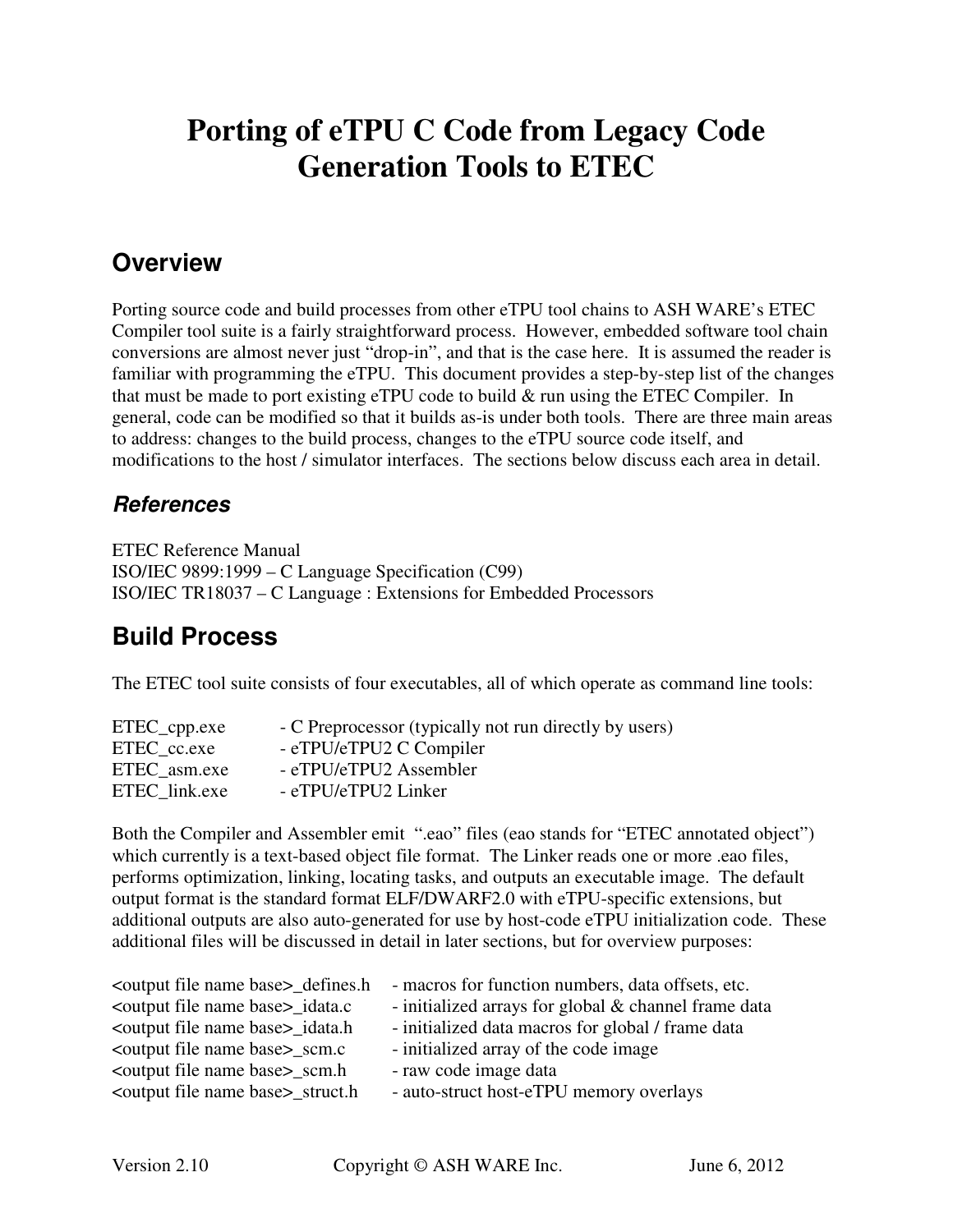Since the ETEC tools are command-line based, they typically can be integrated into the user's IDE of choice, such as Eclipse, CodeWright or Developer Studio through makefile changes or custom build settings. Improved Eclipse integration (e.g. ability to click on build error and directly go to proper source line) is available by using the option "-msgstyle=GNU".

Converting an existing eTPU build process to use ETEC is generally an easy procedure when either a command line batch script or a makefile approach is used. Those who use an IDE-based build process will have to create build scripts or makefiles to best use ETEC. At ASH WARE we frequently use command line batch scripts; below is an example of a batch script that builds the Freescale PWM function with another eTPU compilation tool and ETEC.

```
echo Building Freescale PWM with an eTPU compilation tool 
etpu_c etpuc_pwm.c +l +e +q 
if %ERRORLEVEL% NEQ 0 ( goto errors ) 
echo Building Freescale PWM with ETEC / ASH WARE tools 
ETEC_cc.exe etpuc_pwm.c -globalscratchpad 
if %ERRORLEVEL% NEQ 0 ( goto errors ) 
rem use –lst to generate list files 
rem use –codeSize=0x3000 to set 12K SCM 
ETEC_link.exe etpuc_pwm.eao –lst –codeSize=0x3000 
if %ERRORLEVEL% NEQ 0 ( goto errors ) 
goto end 
:errors 
echo ********************************* 
echo YIKES, WE GOT ERRORS!! 
echo ********************************* 
:end
```
The above is a simple case of the compilation & link of a single source file; note that ETEC still requires individual compile & link stages in this case.

Makefiles are a nicer way to go, but dependency checking is less important with eTPU builds versus larger host-side builds since they are relatively very quick (full re-build not that expensive in terms of time). Below is part of a GNU makefile:

```
ETPUCC = ETEC_cc.exe 
# disable warning 110 (unknown/unsupported #pragma)
ETPUCCFLAGS = -warnDis=110 -globalscratchpad 
ETPULINK = ETEC_link.exe 
ETPULINKFLAGS = -codeSize=0x1800 
ETPUFUNCS = etpuc_pwm.c etpuc_ppa.c etpuc_uart.c 
# 
#ETPU targets
```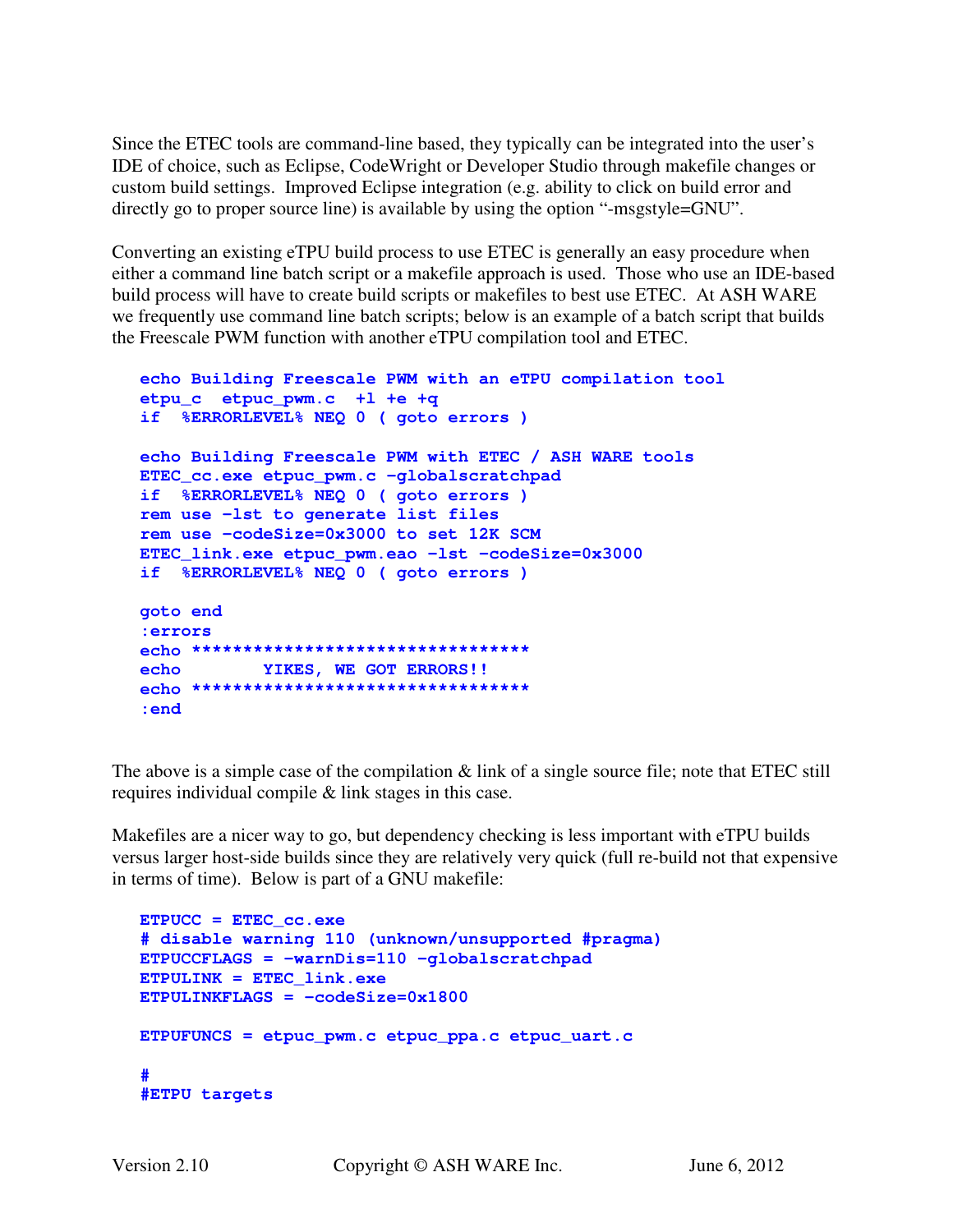```
etpuc_set1.elf : etpuc_set1.eao 
   $(ETPULINK) $< $(ETPULINKFLAGS) 
etpuc_set1.eao : etpuc_set1.c $(ETPUFUNCS) makefile
   $(DEL) etpuc_set1.eao 
   $(ETPUCC) $< $(ETPUCCFLAGS)
```
Note how the makefile example really builds just a single .c file into the executable – etpuc set1.c is the "master" source file that includes all others. For good or for bad, many existing eTPU software projects have been set up this way. With ETEC and its truly distinct compilation and linking stages it is preferred to compile each source file separately into an .eao file, then link them all together. However, in order to minimize changes to legacy software ETEC supports either technique. A snippet from a makefile that utilizes the preferred technique might look like:

```
OBJECTS=etpuc_pwm.eao etpuc_ppa.eao etpuc_uart.eao 
%.eao: %.c $< 
   $(CC) $(CFLAGS) $(CINCLUDES) $(LINCLUDES) $(PINCLUDES) $< 
%.eao: %.sta $< 
   $(ASM) $(AFLAGS) $< 
all: $(OBJECTS) 
   $(ECHO) 'Compile completed' 
   $(ECHO) 'ETEC C Linker building target' 
   $(LINK) $(LINK_FLAGS) $(OBJECTS) -out=etpuc_set1.elf 
   $(ECHO) 'Generating sources and headers for target' 
   $(ECHO) 'Target build completed.'
```
## **Programming Model**

**#** 

The ETEC compiler offers several different programming model options – stack, global scratchpad, and engine scratchpad. These options factor into how the call stack is managed, and how local variables that overflow register usage are dealt with. The stack model (default) is the most generic and works similar to most modern compilers, using pre-allocated stack space in the data memory to hold call frames and local variables. However, it is also the least efficient in terms of execution speed and code size (the eTPU instruction set has poor stack support, unfortunately).

The scratchpad models place overflow and call frame data in global (or engine memory – eTPU2 only) memory locations. The ETEC –globalscratchpad compiler option should be used to get the global scratchpad programming model, which is the default programming model available with most other tools. Programming models can be mixed across different eTPU functions in the same executable, although it is probably best to avoid such unless there is good reason.

Please see the compiler reference manual for more details on the programming models.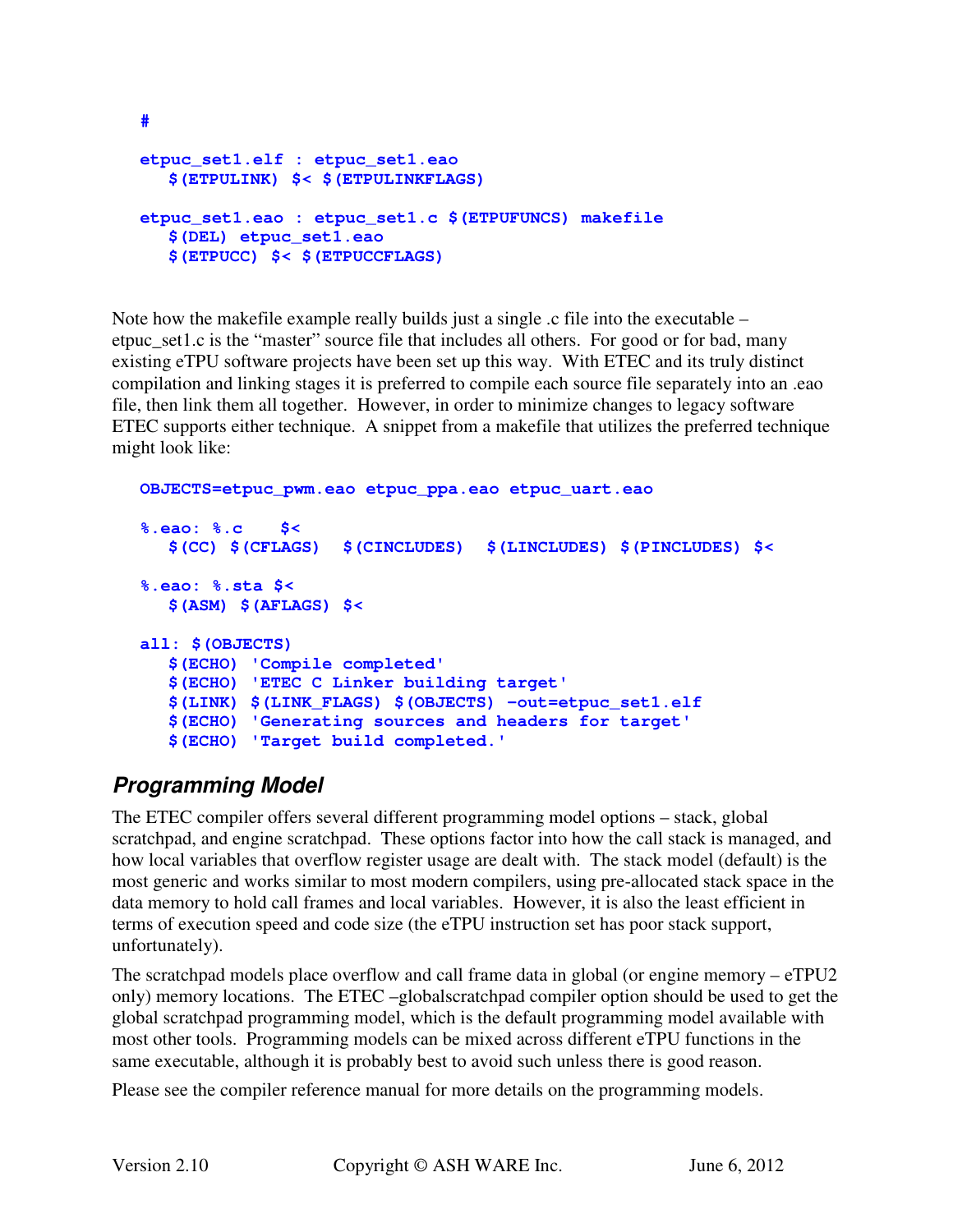## **Source Code Conversion**

Although the section title includes the term conversion, the thrust of the information discusses making source code portable/compatible with both tool sets. To this end, a key ETEC feature is that the compiler provides the predefined macro \_\_ETEC\_\_. Use of #ifdef \_\_ETEC\_\_ as a compile switch is the key to writing portable code that can be compiled as-is by multiple tools.

### **Include File Changes**

The first step in a conversion is to change the standard include files. The include files such as etpuc.h and etpuc\_common.h that are distributed with other compilation systems are not included with ETEC. ETEC comes with its own set of three standard header files:

etpu\_hw.h - defines the hardware programming model etpu\_lib.h - declarations/prototypes of ETEC library calls etpu\_std.h - standard wrappers around the low-level programming model (includes both etpu\_hw.h and etpu\_lib.h)

In general, it is recommended that users just include etpu\_std.h and be done with it. However, in some cases users may have created their own macro header file to replace etpuc common.h, in which case that is probably useable (assuming it includes etpu\_hw.h). Great care must be taken in this case though since the user defined macros will not include ETEC constructs that ensure proper compilation and operation. An example might be

```
#define SetupMatchA(reference) { erta = reference; _AtomicBegin(); 
EnableMatchA(); ClearMatchALatch(); _AtomicEnd(); }
```
The EnableMatchA(); and ClearMatchALatch(); are placed within an atomic region, which means the compiler & optimizer must always keep them together in a single opcode. Other subinstructions may join them, but they will always stay together and execute atomically.

So, if at the top of an existing source file there is code like:

| #include <etpuc.h></etpuc.h>                                              | /*Defines eTPU hardware*/    |
|---------------------------------------------------------------------------|------------------------------|
| #ifndef ETPUC COMMON H<br>#include <etpuc common.h=""><br/>#endif</etpuc> | /*Standard way to use eTPU*/ |

It should be modified to look like:

```
#ifdef __ETEC__ 
#include <ETpu_Std.h> /* Standard ETEC Definitions */ 
#else 
#include <etpuc.h> /*Defines eTPU hardware (non-ETEC) */ 
#ifndef __ETPUC_COMMON_H 
#include <eTPUc_common.h> /*Standard way to use eTPU*/
```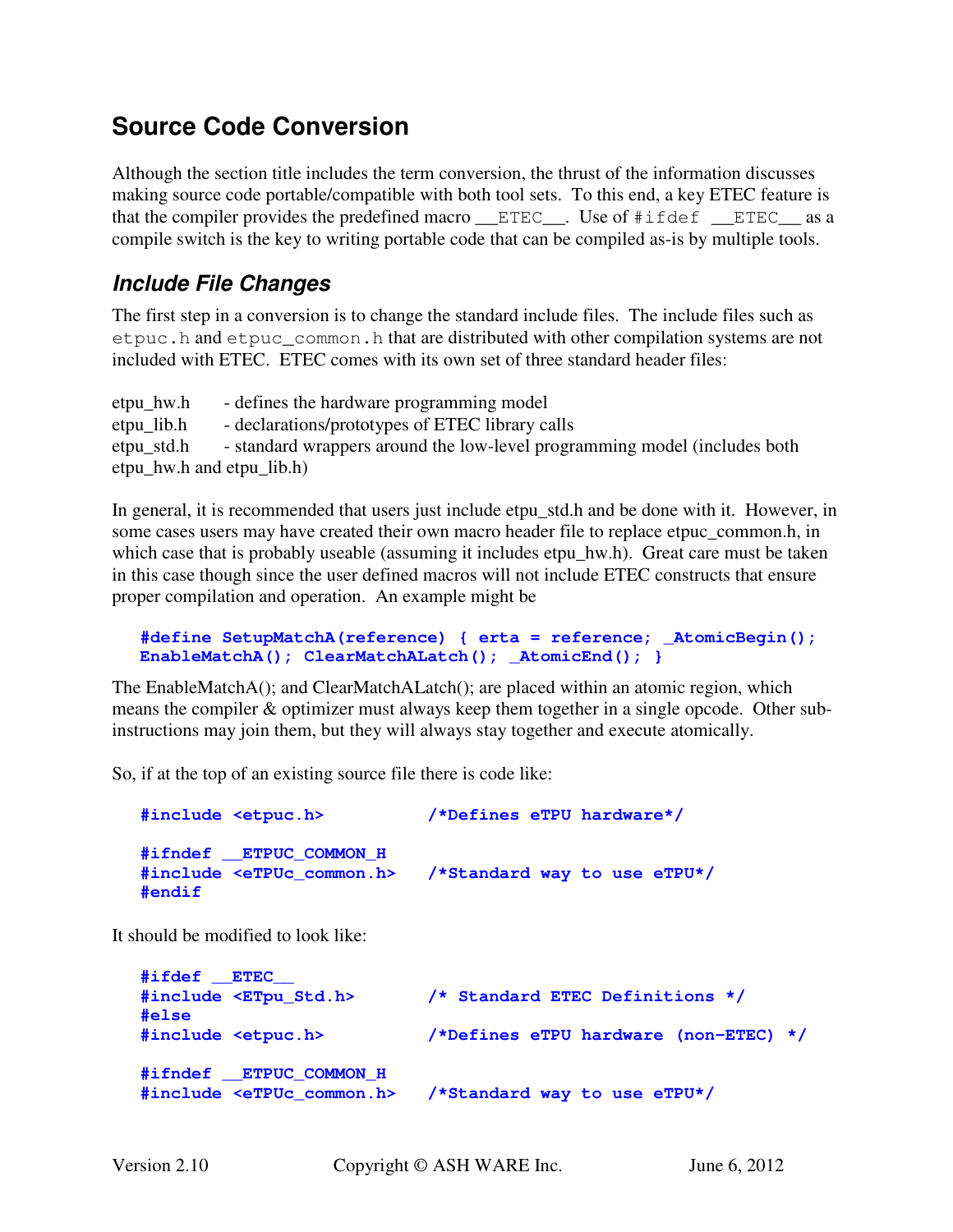**#endif #endif** 

Note that since ETEC is a Windows-based toolset, file names are not case-sensitive.

## **Unsupported Constructs**

There are several implementation-defined constructs, or non-C99 constructs, used in software developed for other eTPU compilers that are not supported by ETEC. One of these is the '@' locating/aliasing construct. This '@' is used to explicitly locate items in memory. At this time ETEC does not have a mechanism to give users explicit locating control (not really needed on the eTPU, or other techniques can be used to get the proper results – contact us if you have a case where this is an issue). The aliasing aspect of the '@' construct can actually be handled with compliant C99/TR18037 compliant constructs. In eTPU code the '@' symbol is most frequently used to overlay a structure (bit-field) on the TPR register. This is provided in ETEC in the etpu\_hw.h files as follows (spec. compliant code):

```
struct tpr_struct { 
   unsigned int16 TICKS : 10; 
   unsigned int16 TPR10 : 1; 
 unsigned int16 HOLD : 1; 
unsigned int16 IPH : 1;
   unsigned int16 MISSCNT : 2; 
   unsigned int16 LAST : 1; 
} register _TPR tpr_reg;
```
The symbol 'tpr\_reg' with type 'struct tpr\_srtruct' is aliased to register \_TPR.

## **Syntax Compatibility Issues**

ETEC is designed to be C99 and TR18037 compliant, and does thorough syntax checking per these specifications. In porting some existing code (e.g. Freescale Set 1 functions), a number of minor compatibility issues have been discovered wherein non-compliant syntax that compiles with other tools will not compile with ETEC. Generally these are very easy to fix, and they also do not generally require use if #ifdef \_\_ETEC\_\_ since the necessary changes will also work with other compilers. The list below covers some such issues detected, but is not exhaustive:

- NOP; must be NOP();
- Missing semicolons are sometimes allowed by other compilation tools but will induce ETEC syntax errors.
- Function parameters sharing a single declaration\_specifiers will not compile. E.g. int MyFunc(int24 width, highTime) is required to be int MyFunc(int24 width, int24 highTime).
- \*/ followed by another \*/ will trigger an error as the first \*/ encountered marks the end of a /\* … \*/ comment.
- Extern declarations cannot include an initializer. E.g. extern int q\_CamState = 5; will fail to compile.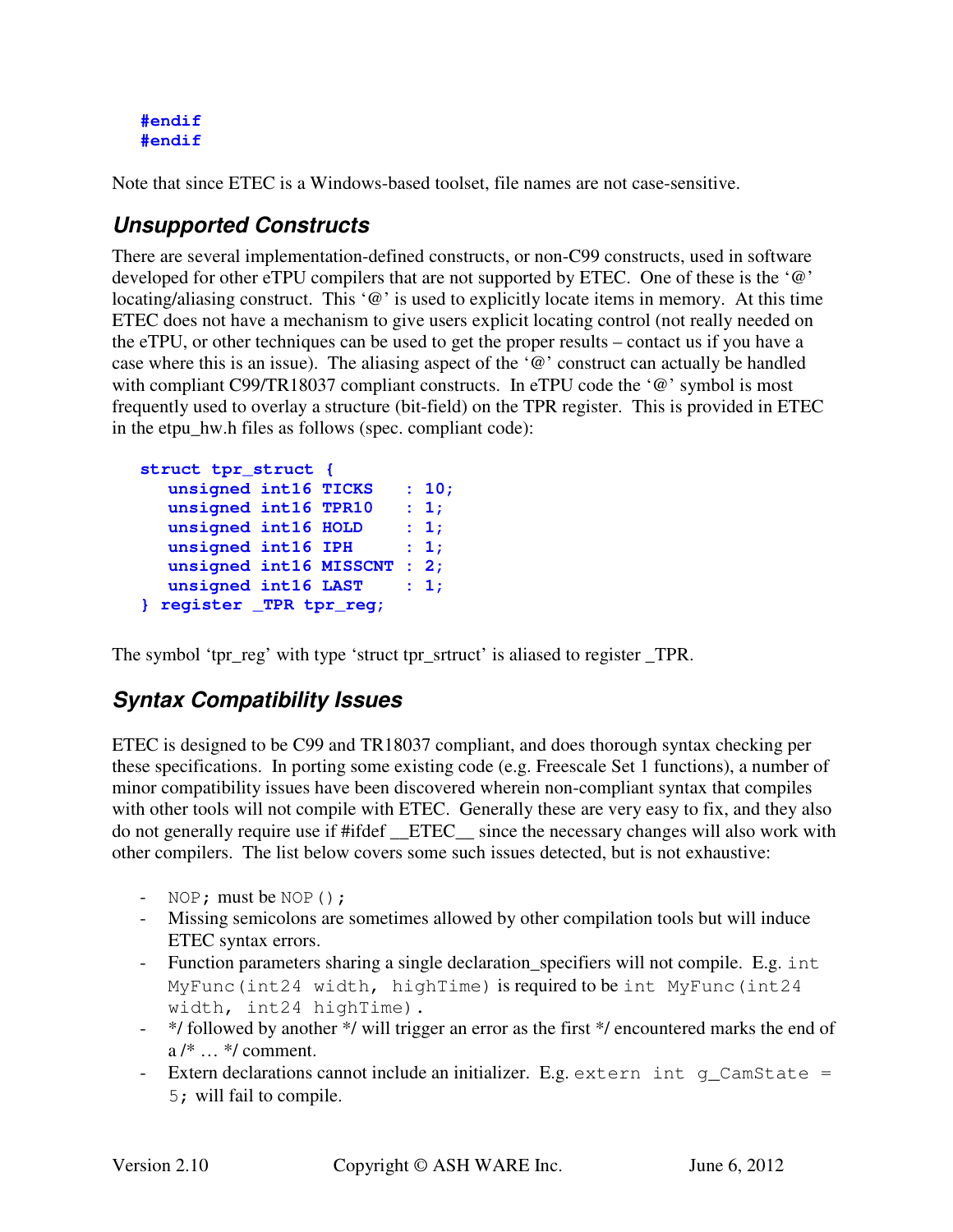- A declaration or definition is supposed to require at least one type-specifier rather than default to "int" if there is none. ETEC makes one exception to this in that it allows an un-typed function definition which defaults to a return type of "int".
- A label must be followed by a statement (not a declaration or end of compound statement), even if it is just a ';'.
- Tighter type checking in some cases will cause ETEC to issue errors/warnings for code that compiles without error/warning with other tools.

## **C Language Functional Compatibility Issues**

This section covers issues where the ETEC C implementation differs functionally from other C implementations. As mentioned, ETEC adheres to the C99 and TR18037 specifications and it is believed to be compliant in these cases. While for some of these issues ETEC will issue errors or warnings when detected, in other cases ETEC cannot tell that there is a potential problem. We believe this is a comprehensive list, but let us know if you are aware of any other cases.

### **Int-Fract Multiplication**

It is typical in automotive crank functions to use fixed-point \_Fract type variables to help calculate crank tooth acceptance windows and detect missing teeth. Unsigned \_Fract variables represent values from 0 to 1 (actually  $[0, 1)$ ). The typical calculation in legacy source code might look something like:

```
unsigned int24 Tooth_Period, Half_Window_Width; 
unsigned fract24 Windowing_Ratio_Normal; 
/* misc. code ... */ 
Half_Window_Width = Tooth_Period * Windowing_Ratio_Normal;
```
The problem is that according to the TR18037 specification, when an int and a Fract type are multiplied the result is supposed to be the *fractional* portion of the result, not the integer portion. The code above assumes that the multiplication result is the integer portion. ETEC complies with the TR18037 specification and so if ToothPeriod were 1000 and Window\_Ratio\_Normal the \_Fract value representing 0.5, then ETEC would correctly get 0 as a result (the fractional portion of the result of 500). In order to get the expected result the code should be modified to use the appropriate fixed-point library call, in this case:

#### **Half\_Window\_Width = muliur(Tooth\_Period, Windowing\_Ratio\_Normal);**

This would yield the value of 500 in Half\_Window\_Width given the example numbers above. ETEC detects an implicit conversion of a Fract to an int type, above an int-fract multiplication and issues an error. If the user really does want the code get the fractional result and convert it to an int they must use an explicit type cast. For the list of all supported fixed-point library calls the reader should check the etpu\_lib.h header file.

#### **Signed Issues**

There are several areas where operations on signed integer variables can get different results between ASH WARE and other tools. One case is with regards to bit-fields. ETEC treats "int" bit-fields as "signed int" bit-fields. Thus, unless it is desired to store signed values in bit-fields,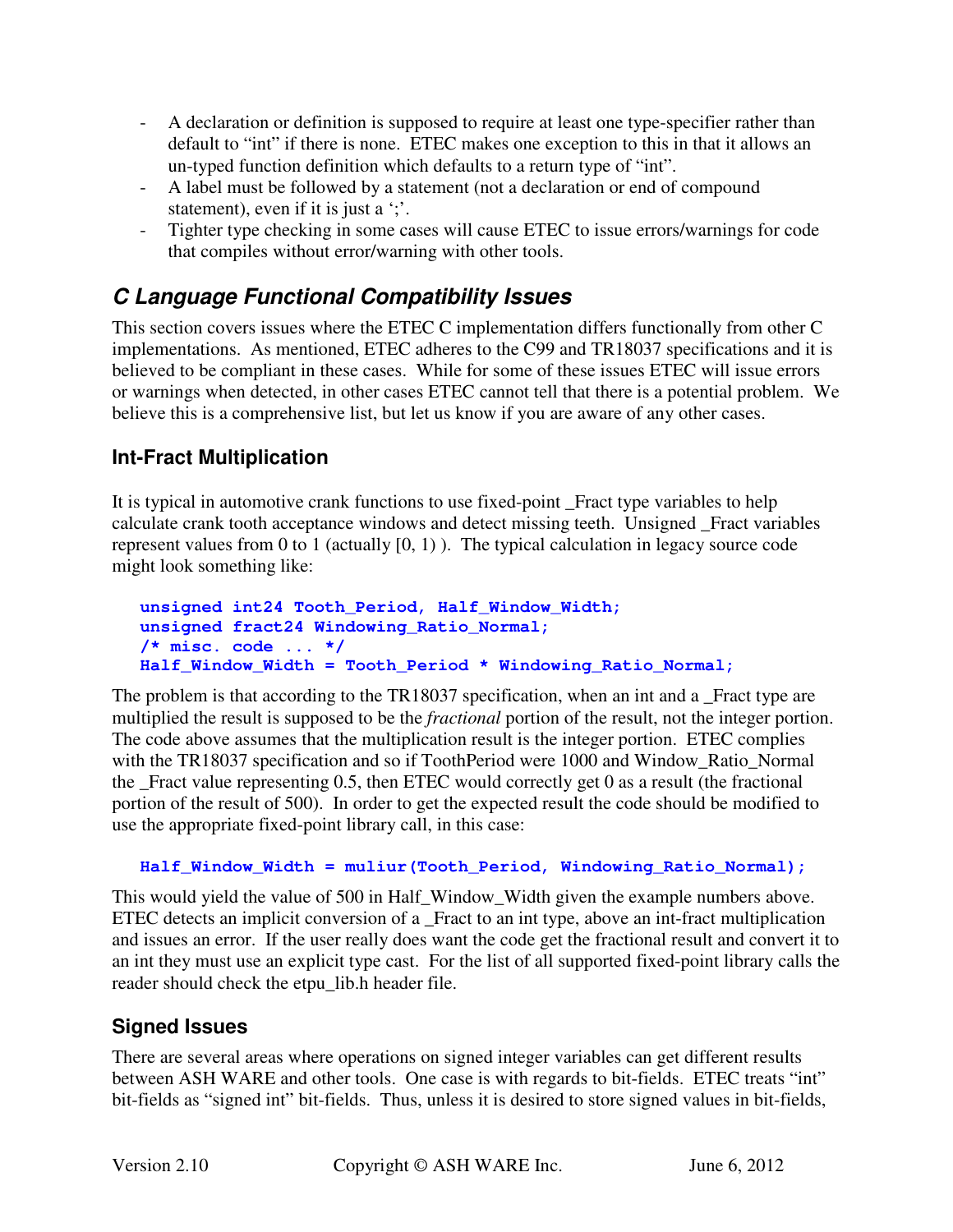it is recommended that they be declared "unsigned int" (or unsigned short, unsigned char). Otherwise unexpected results could occur and the generated code is much less optimal as it has to potentially perform sign extension.

#### **BitfieldStruct.FourBits = 0xf; // int FourBits is 4 bits wide int x = BitFieldStruct.FourBits; // x = 0xffffff**

Another area of problems with signed integers is division and modulus operators. The underlying hardware unit performs unsigned division/modulus only. Other tools may perform unsigned division even if the operands are signed. For example, it would yield a result of 0 for 1000 / -2 since -2 is 0xfffffe in 2's complement. ETEC will correctly yield -500 for this expression. However, this comes at a significant hit in code performance. Therefore unless signed division or modulus is truly needed, it is highly recommended unsigned types be used, or at least a type cast done to unsigned in order to get tighter code.

The last place to be careful is with regards to sign extension. When mixing operands of different sizes and some of the operands are signed ETEC may perform sign-extension in places where other tools do not. Below is one example case.

**unsigned int24 z, x = 0x800; int8 y = 0x80; z = x | y; // z gets 0xffff80 !** 

To correct the problem y should either be declared as unsigned int8, or should be converted to unsigned int8 before the bitwise-OR. In general with the eTPU, it is best to declare integer variables as unsigned integers unless they truly need to hold signed values.

### **Bitfields & \_Bool Types**

With ETEC, bitfields can only be defined with base types of char (int8), short (int16) or int (int24), signed or unsigned. Other tools allow bitfields in int32 types, however, unless the user is careful to make sure a bitfield does not cross the bit 23:24 boundary, incorrect code can result. So if existing code contains a construct like:

```
struct BF { 
  unsigned int32 a : 24; 
  unsigned int32 b : 8; 
};
```
The source should be changed to:

```
struct BF { 
  unsigned int8 b : 8; 
  unsigned int24 a : 24; 
};
```
The ETEC compiler defaults to allocating only a single bit for channel frame \_Bool variables. These \_Bool variables get packed into 8-bit units. Note that with ETEC global \_Bool variables consume an entire 8-bit unit and are located in the LSB, in order to ensure proper link behavior. The ISO/ANSI standard essentially requires \_Bool type variables to each consume 8-bits. In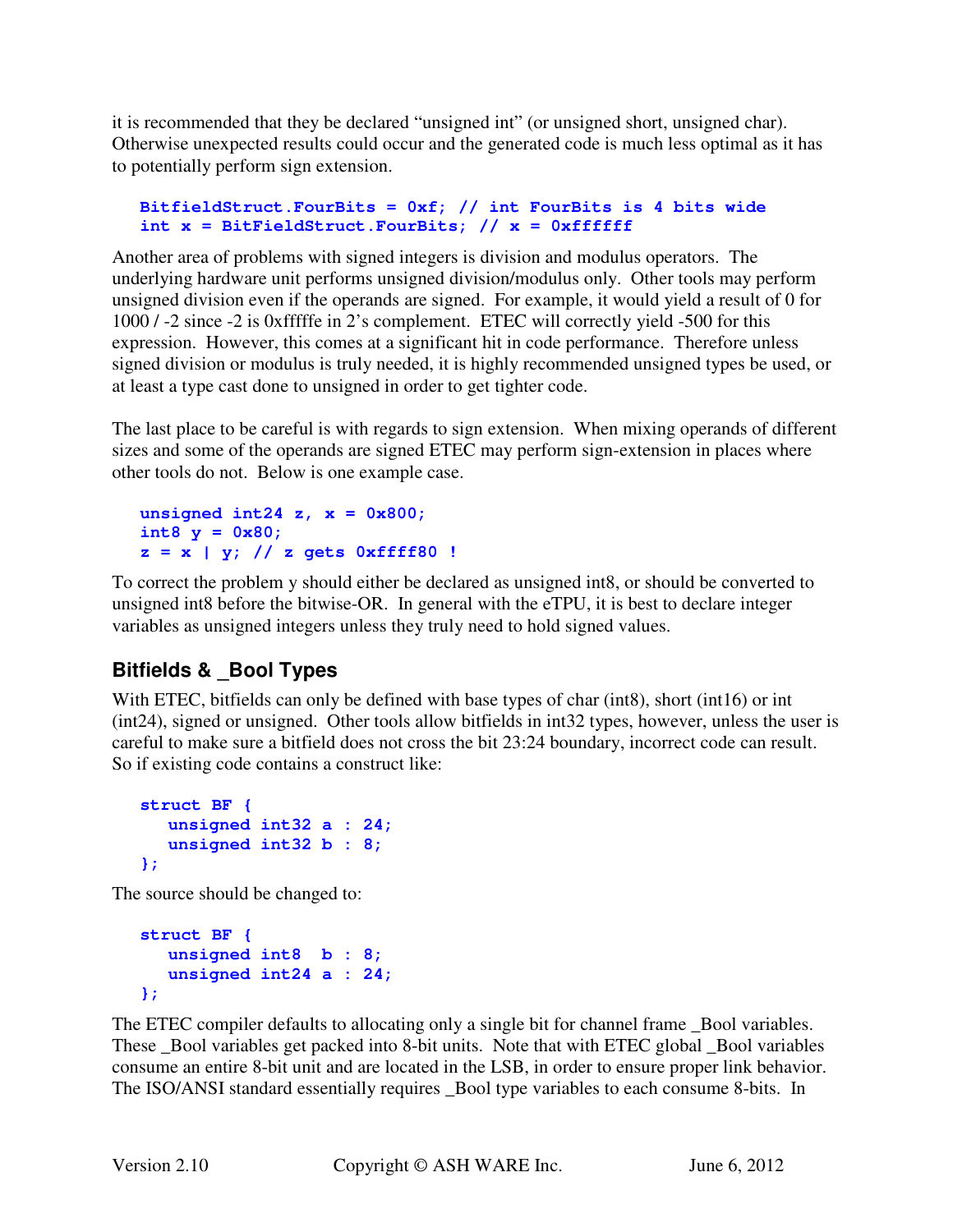order to get compliant behavior in ETEC the "–ansi" option can be specified, but this is not recommended for typical eTPU code as it also results in much lower performance.

## **Enum Type Size**

eTPU tools do not constrain enum types to one size, but rather sizes the type based upon the range of enumeration literals of the type. ETEC also does this and fits enums in 1 byte if possible, otherwise 3 bytes. Since it cannot be guaranteed that the algorithm to determine the type size is the same in all compilers, there is some chance that the generated code may contain a size mismatch (between compilations from different tools). This does not affect the eTPU code itself, but does potentially have implications for host-side code and eTPU Simulator script files. Users should verify that enum variables are the size they expect when converting code to use ETEC, and if there is a difference the appropriate changes must be made.

### **32-bit Data**

The eTPU ALU and MDU natively support 24-bit arithmetic, not 32-bit. The architecture does allow 32-bit data to be loaded and stored from memory, and this is all that ETEC supports at this time. If ETEC detects any other operation types on 32-bit data it will issue a compilation error. Other compilers may allow 32-bit data to be used in some places that ETEC won't, without compilation error; for some of these cases the generated code would fail if any bits in the upper 8 are non-zero. Note: with the release of 2.10, ETEC now supports typecasts to 32-bit types.

#### **Pointer Arithmetic**

It appears that eTPU toolchains may not always generate compliant code for pointer arithmetic. When a pointer to int 24 is incremented by one the underlying value should increment by 4 since that is the stride size for the int24 type. In some cases this works (examples below from Freescale QOM code):

```
Current_Match_Ptr++ ; /*increment pointer*/
```
The code above correctly increments the address in Current Match Ptr by 4 bytes. However, elsewhere in the same code:

**Current\_Match\_Ptr = Table\_Start\_Ptr + 4; /\*increment pointer\*/** 

This generates code wherein the address stored in Current Match Ptr is 4 bytes greater than Table\_Start\_Ptr. Compliant code would add 16 bytes (ETEC). Care must taken in places where non-compliant pointer source code has been written previously.

## **Named Register Variables**

In some cases variables are declared with a specific register type using the legacy "register\_<name>" syntax. "register\_<name>" is supported via typedefs, but care must be taken declaring such variables, especially when using general purpose registers or the load/store registers. With ETEC, when such a variable is declared the compiler is essentially locked out from using the register in its code generation; this can result in compilation failures if a needed register is not available. An exception is the p register; a named register variable in p acts only as an alias and does not lock out the compiler from using p.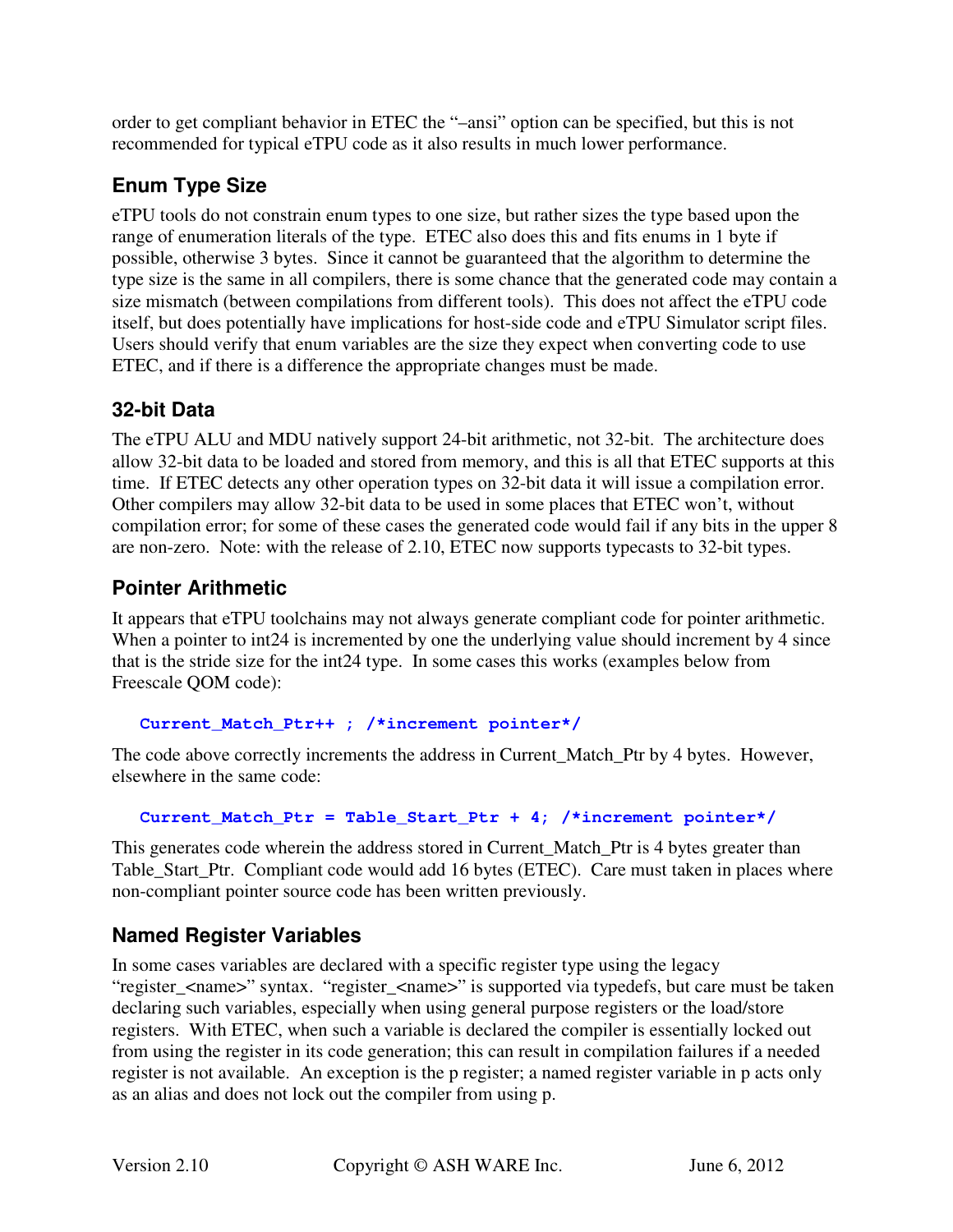Note that named register variables are treated like they are static even when they have function scope – that is, their state is not saved when a function is called. On the other hand, this does mean that tricky code that passes data to functions via named registers can be made to work (but is generally not desirable).

### **Volatile**

The ETEC C Compiler is highly optimizing, and one of the things that it will optimize is redundant loads & stores to memory. Thus the memory allocated to global and channel frame variables may not be read from / written to each time such a variable is referenced. If this is an issue for a particular variable, it should be declared volatile. However, the volatile keyword should only be used where it is strictly needed as it hinders tight code generation.

#### **Labels**

Labels have function scope; that is they cannot be referenced outside the function they are defined in. In some tools it appears that labels have global scope and code has been written that references labels in other functions. Such code will not compile under ETEC. Also, per the C specification a label must be followed by a statement, even if it is a null statement (";").

#### **Entry Table Conditions**

The ETEC compiler supports "lsr" in the entry condition expression, but not "link". "link" is a write-only register for generating links, whereas "lsr" represents the link service request flag, which is what function entry is actually based upon. Any references to "link" in the entry conditions must be changed to "lsr" in order to compile under ETEC.

#### **Intrinsic Functions**

ETEC supports a set of intrinsic functions that gives users access to the specialized eTPU ALU/MDU hardware at the C code level. The full set of intrinsics is described in the reference manual, and in the eTpu\_Lib.h header file. Below is an example of some code from the Freescale stepper motor function that becomes far more optimal through the use of an intrinsic:

```
 /* Rotate the pin sequence */ 
     if ((flags & SM_DIRECTION) == SM_DIRECTION_RIGHT) 
     { 
#ifdef __ETEC__ 
       // ETEC code 
       pin_sequence = __rotate_right_1(pin_sequence); 
#else 
       // original code 
       /* rotate right by 1 bit */ 
       pin_sequence >>= 1; 
      if (CC.C == 1) { 
         pin_sequence += 0x800000; 
 } 
#endif
```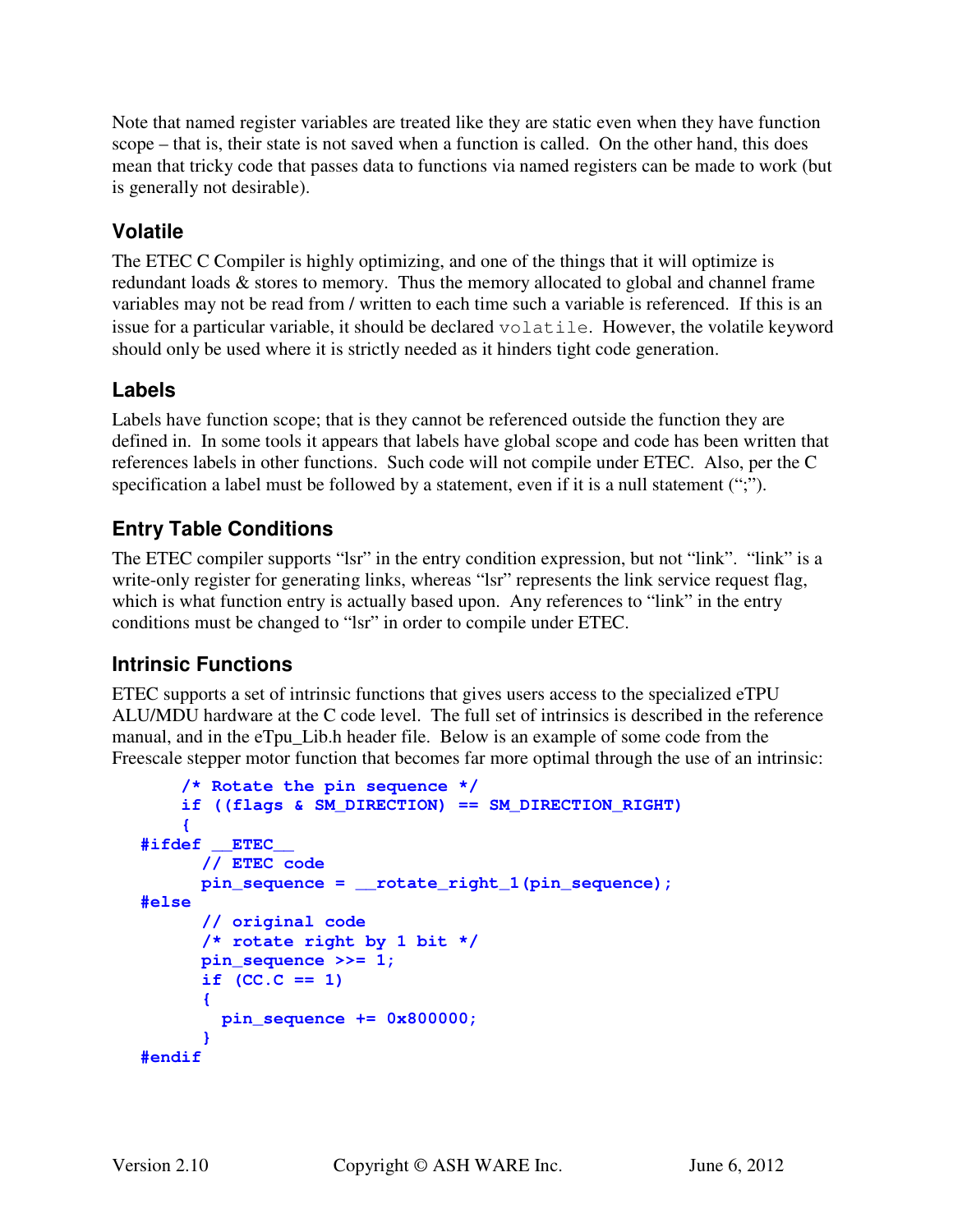#### **Inline Assembly**

ETEC supports inline assembly as of release 1.20A. Details of porting inline assembly are provided in a separate inline assembly porting guide; please reference that for details. However, there may be many cases where the inline assembly is no longer necessary due to ETEC's rich set of intrinsics, better coherency support, and reliable code generation. One example can be found in Freescale's Quadrature Decoder function that is part of sets 3 and 4. Rather than use inline assembly to perform an absolute value, this can be handled easily with an ETEC intrinsic:

```
#ifdef __ETEC__ 
          // ASH WARE ETEC code 
          if(__abs(pc)>=pc_max) 
#else 
          // original code 
          /* if(abs(pc)>=pc_max) */ 
          register_p p; 
          register_ac a; 
          p = pc; 
         #asm( alu a = abs(p).)
         if(a>=pc\_max) // if(abs(pc)>=pc\_max)
```

```
#endif
```
In other cases, inline assembly was used to work-around compilation problems. One such example is in the Freescale stepper motor function. The code snippet below shows the working ETEC C code that replaces the inline assembly work-around put in place originally.

```
#ifdef __ETEC__ 
    // in order to get integral portion of int-fract multiply, must use one 
    // of the muli library functions... 
   tmp = muli24ur16(start_period, (unsigned fract16) (accel_tbl[accel_tbl_index-2])); 
#else 
    /*tmp = start_period * (unsigned fract16)(accel_tbl[accel_tbl_index-2]);*/ 
   tmp = accel_tbl_index-2; 
   tmp = accel_tbl[tmp]; 
   #asm( alu a = d; ram p <- start_period. ) 
   #asm( mdu p fmultu a (16). ) 
   #asm( SM_L: if mbsy == 1 then goto SM_L, flush. ) 
   #asm( alu d = mach. ) 
/* Comments to ETPUC: 
    - this expresion is not compiled correctly: 
     1. 16-bit unsigned fractional multiplication (instruction fmultu(16)) 
        is not supported. 
     2. overcasting does not works properly. */ 
#endif
```
There are times when inline assembly is necessary and appropriate. The reference manual and the inline assembly porting guide have more details on the ETEC inline assembly support.

## **ETEC Currently Unsupported Constructs**

This section is a placeholder for unsupported language constructs that are typically seen in eTPU applications. As of release 1.20A there are no major unsupported constructs. There are some minor items; comprehensive lists can be found on the ASH WARE website in the ETEC release notes area.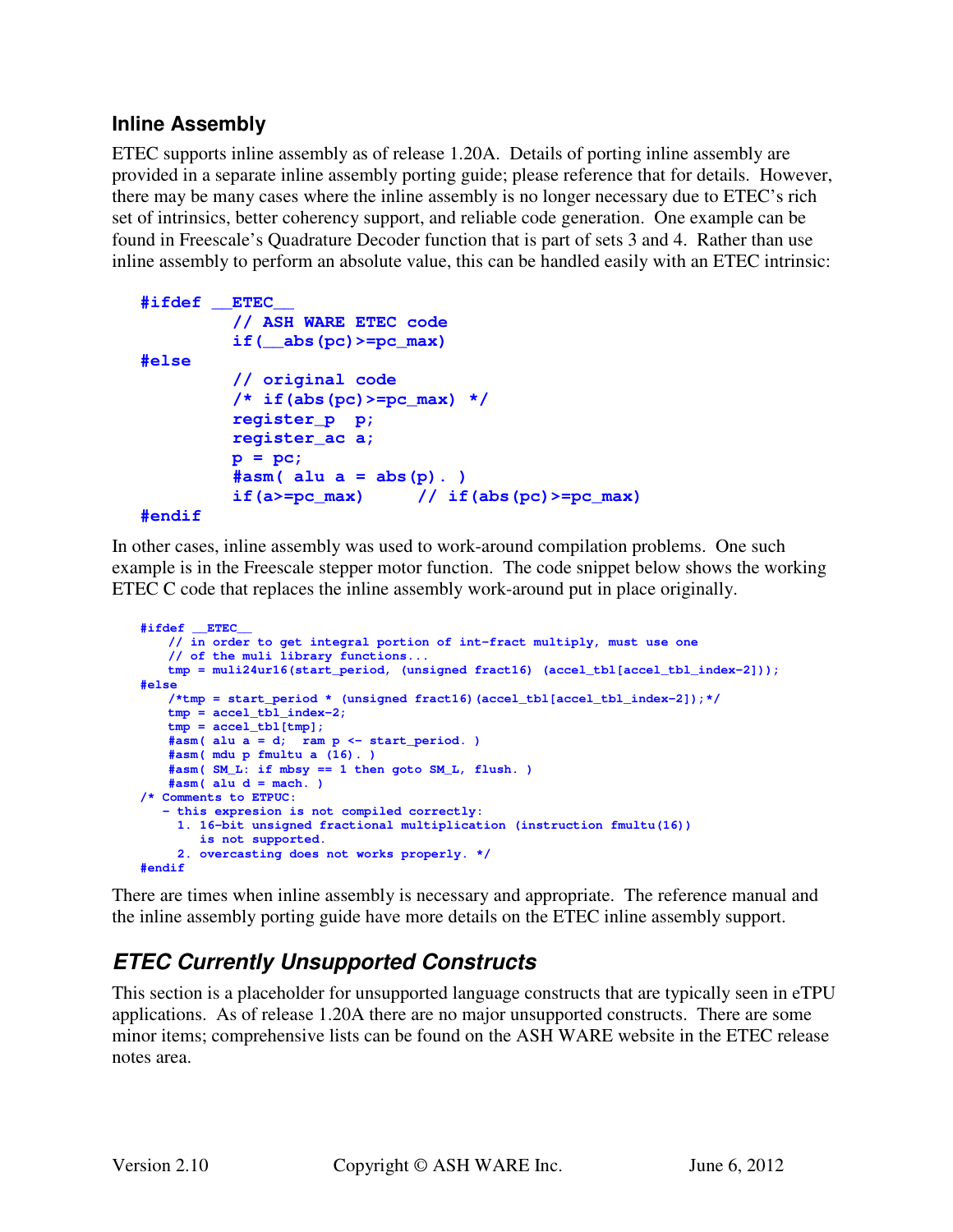## **Simulator Scripts and Host Code**

By default, ETEC automatically outputs all data necessary for the host interface into the \_defines.h, \_struct.h, \_idata.[ch], and \_scm.[ch] data files. The automatic generation that ETEC can do is output in a well-defined manner, and the macro names generated are well-defined (see the reference manual for exact details)… but the result is that they will almost always be different than what was previously output using other techniques. Thus modifications are required if using this option; the section "Conversion to the Auto-Defines File" describes this process. Note: generally previously used host interface techniques will work as-is.

Another significant difference is that by default ETEC uses a stack-based approach to handling local variable overflow and function calls. Why does ETEC use a stack? The main reason is that that existing eTPU code that has local variable overflow or uses function calls potentially faces a major bug when used on a dual eTPU (e.g. MPC5554). If the same code is run on both eTPUs, and that code has function calls or local variable overflow, the global "scratchpad" storage for these variables / calls can conflict and nasty data corruption problems can ensue. The second reason is that the stack-based approach can actually be more efficient with regards to total shared data memory (SDM) usage. Note that eTPU code that does not have overflow local variables, or does not make function calls (or at least function calls that do not require the stack), does not actually use the stack and can potentially not allocate any memory for it. Finally, the stack-based solution is a more compliant and robust solution.

That being said, ETEC does offer a "scratchpad" based programming model wherein local variables and function call state that overflow registers are placed into a "scratchpad" memory. In code where there is significant local variable overflow or function call state, there are cases where using this model can result in more efficient code, although as mentioned above, care must be taken, and the end result can be increased memory usage. The scratchpad can either be placed in the global memory (-globalScratchpad compiler option), or engine-relative memory ( engineScratchpad compiler option; only available on the eTPU2). The latter option does prevent dual-engine corruption problems, but results in even more Shared Data Memory (SDM) usage.

## **Conversion to the Auto-Defines File**

As mentioned, although ETEC *automatically* generates virtually all the information needed for the host to interface with the eTPU, it will very likely not generate the very same macro names currently specified within a user's #pragma writes. Also, there is one main thing that does not end up in the ETEC "defines" file – eTPU-side macros that are in turn exported by #pragma writes into new macros. The best approach on these is to break them out into their own header file that can be included in both the eTPU code and the host-side code. So for the Freescale UART function, this header might be called "etpu\_uart\_common.h" or similar, and it would contain

```
/* Host Service Request Definitions */ 
#define FS_ETPU_UART_TX_INIT 4 
#define FS_ETPU_UART_RX_INIT 7 
/* Function Mode Bit Definitions - polarity options */
```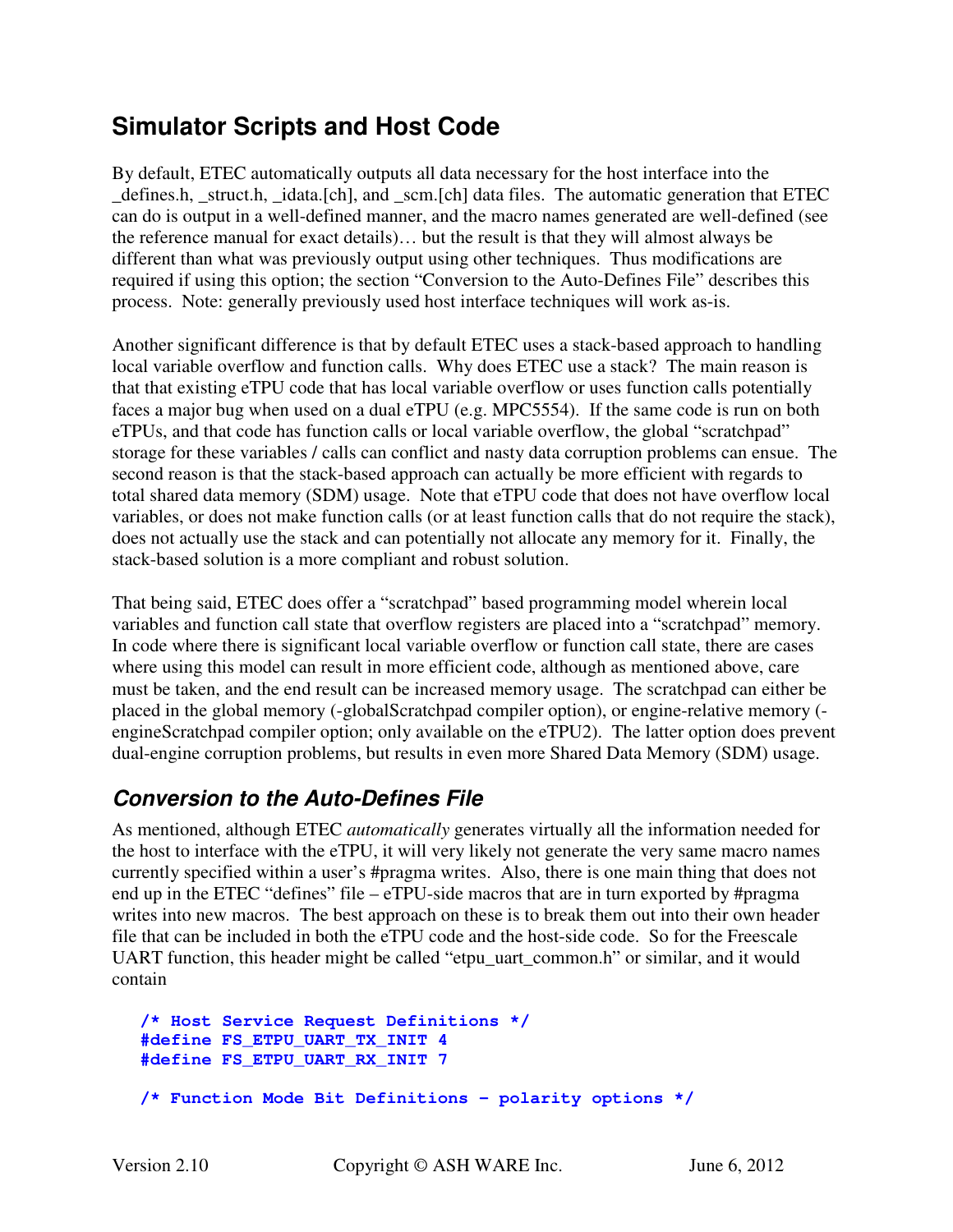```
#define FS_ETPU_UART_NO_PARITY 0 
#define FS_ETPU_UART_EVEN_PARITY 0 + 2 
#define FS_ETPU_UART_ODD_PARITY 1 + 2
```
Everything else that is needed is auto-generated in the UART case. One way to go is to create a conversion header file to convert the ETEC output macros to the macro names currently in use. The benefit of this is existing host code and simulator scripts require far fewer changes. For UART, such a file (etec to etpuc uart conv.h) might look like:

```
#ifndef __ETEC_TO_ETPUC_UART_CONV_H 
#define __ETEC_TO_ETPUC_UART_CONV_H 
#include "etpuc_set1_defines.h" 
/* Function Configuration Information */ 
#define FS_ETPU_UART_FUNCTION_NUMBER _FUNCTION_NUM_UART_ 
#define FS_ETPU_UART_TABLE_SELECT _ENTRY_TABLE_TYPE_UART_ 
#define FS_ETPU_UART_NUM_PARMS _FRAME_SIZE_UART_ 
/* Parameter Definitions */ 
#define FS_ETPU_UART_MATCH_RATE_OFFSET _CPBA24_UART_FS_ETPU_UART_MATCH_RATE_ 
#define FS_ETPU_UART_TX_RX_DATA_OFFSET _CPBA24_UART_FS_ETPU_UART_TX_RX_DATA_ 
#define FS_ETPU_UART_BITS_PER_DATA_WORD_OFFSET _CPBA8_UART_FS_ETPU_UART_BITS_PER_DATA_WORD_ 
#define FS_ETPU_UART_ACTUAL_BIT_COUNT_OFFSET _CPBA8_UART_FS_ETPU_UART_ACTUAL_BIT_COUNT_ 
#define FS_ETPU_UART_SHIFT_REG_OFFSET _CPBA24_UART_FS_ETPU_UART_SHIFT_REG_ 
                                            #define FS_ETPU_UART_PARITY_TEMP_OFFSET _CPBA8_UART_FS_ETPU_UART_PARITY_TEMP_ 
#define FS_ETPU_UART_RX_ERROR_OFFSET _CPBA8_UART_FS_ETPU_UART_RX_ERROR_
```

```
#endif // __ETEC_TO_ETPUC_UART_CONV_H
```
On the right are the macros created by ETEC, which are set in the included defines file. This file (etec\_to\_etpuc\_uart\_conv.h) can then be included in host code or simulator scripts to translate ETEC output to the old naming convention. See the reference manual for details on all the items output into the ETEC defines file, and the algorithms used to generate the names.

As a side note, many simulator script files have been seen that have commands like:

```
write_chan_entry_condition( PWM0, 1); // Set entry table to alternate. 
write chan data32 (PWM0, 0, 1000000);
```
Needless to say this is an "accident waiting to happen". If the entry table type were to change, or the Period channel frame variable offset to change, the above would no longer work (same applies to host code). The auto-generated macros should always be used:

```
write_chan_entry_condition( PWM0, _ENTRY_TABLE_TYPE_PWM_); 
write_chan_data24 (PWM0, _CPBA24_PWM_Period_, 1000000);
```
More recent versions of the compiler support exporting use macros directly into the auto-defines file. The following lines in eTPU source:

```
#define TEST_INIT_HSR 7 
#define TEST_STR "xyz" 
#pragma export_autodef_macro "ETPU_TEST_INIT_HSR", TEST_INIT_HSR 
#pragma export_autodef_macro "TEST_STR", TEST_STR
```
Results in the following in the auto-defines file:

```
// exported autodef macros from user "#pragma export_autodef_macro" commands 
#define ETPU_TEST_INIT_HSR 7 
#define TEST_STR "xyz"
```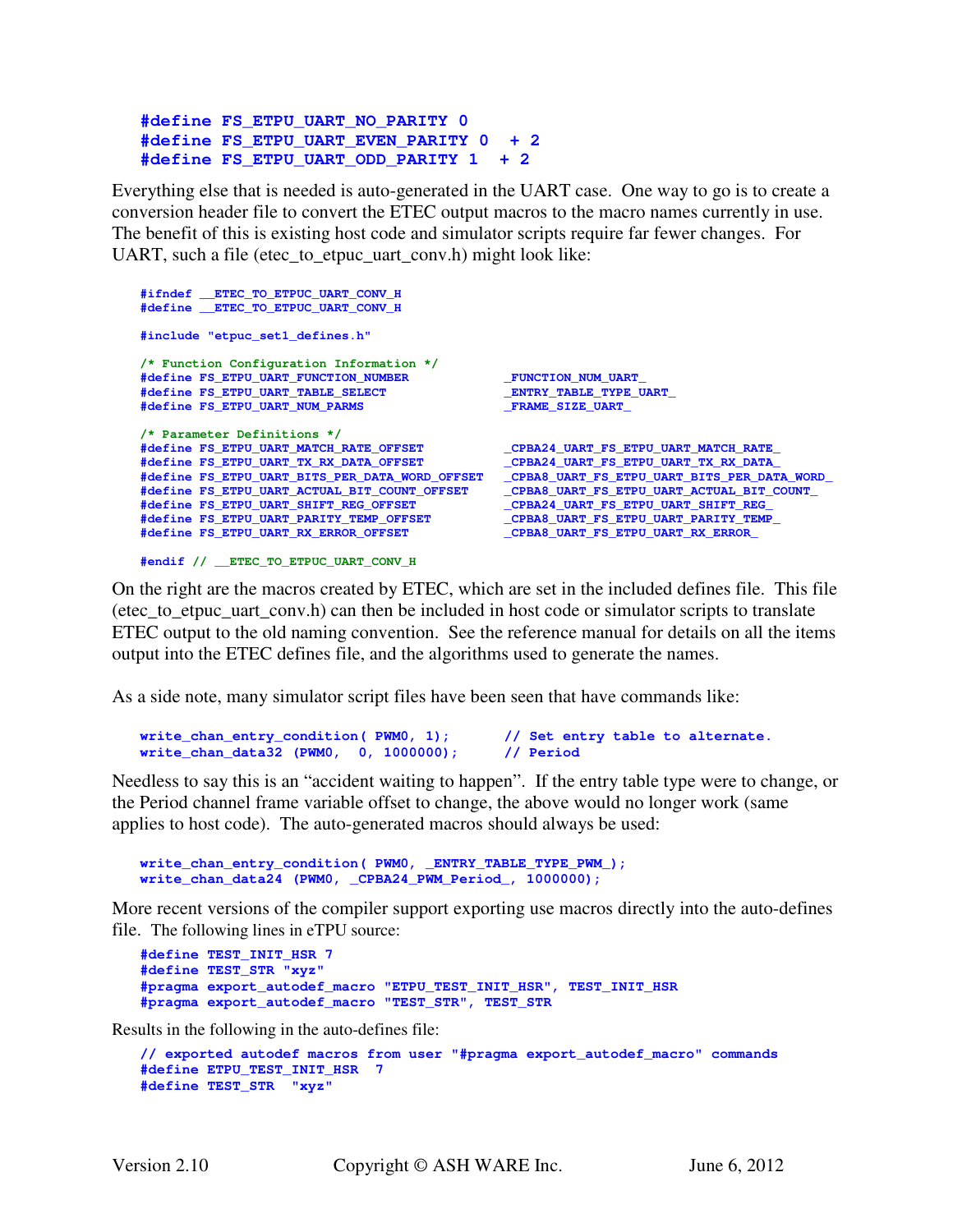As always, see the compiler reference manual for more details.

#### **Stack Initialization**

If utilizing the default stack programming model, each eTPU requires its own stack, so a dual eTPU requires 2 unique stacks to be allocated. On a dual eTPU the shared data memory (SDM) layout may end up looking something like

global variables start at address 0

engine 0 stack base

engine 1 stack base

engine 0, channel 0 channel variables engine 0, channel 1 channel variables engine 0, channel 5 channel variables …. engine 1, channel 0 channel variables engine 1, channel 3 channel variables …. engine 1, channel 27 channel variables

Unfortunately, this also means that the stack base cannot be stored as a global because code may run on both eTPUs simultaneously. Instead, each eTPU function that needs to use the stack gets an additional \_\_STACKBASE channel frame variable allocated. The stack can be sized using the ETEC defines file STACK SIZE macro (NOTE: if STACK SIZE is 0, the code uses no stack whatsoever and no stack initialization is required). This will be the statically computed maximum stack usage value for the compiled code, although at the moment it is a hardcoded value. Stack initialization can be done as follows in a simulator script; a similar approach could be used within host code.

```
#define ETPU_A_STACK_BASE _GLOBAL_DATA_SIZE_ 
#define ETPU_B_STACK_BASE ETPU_A_STACK_BASE + _STACK_SIZE_ 
#define CHANNEL_FRAME_BASE_ADDR (ETPU_B_STACK_BASE + _STACK_SIZE_ + 7) & ~7 
// only initialize the stack base for each channel IF the channel's 
// function requires the stack (detected by whether a STACKBASE 
// macro exists for the function) 
#ifdef _CPBA24_TOOTHGEN___STACKBASE_ 
write_chan_data24 (TOOTHGEN_CRANK_CHAN, _CPBA24_TOOTHGEN___STACKBASE_, 
ETPU_A_STACK_BASE); 
#endif 
#ifdef _CPBA24_Crank___STACKBASE_ 
write_chan_data24 (CRANK_CHAN, _CPBA24_Crank___STACKBASE_, ETPU_A_STACK_BASE); 
#endif 
#ifdef _CPBA24_Cam___STACKBASE_ 
write_chan_data24 (CAM_CHAN, _CPBA24_Cam___STACKBASE_, ETPU_A_STACK_BASE);
```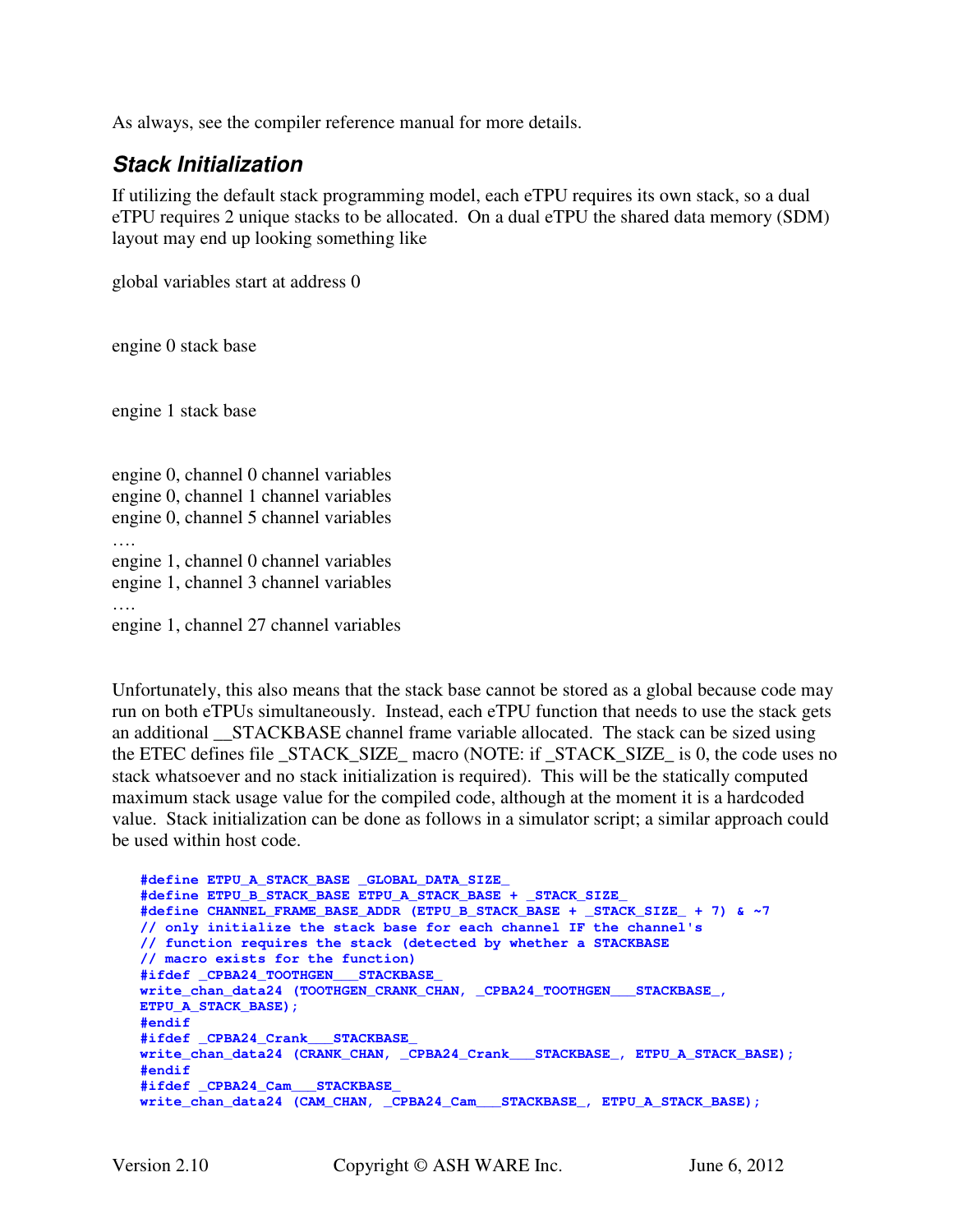#### **#endif**

Note that the next generation eTPU (eTPU2) has an engine-relative addressing feature. This may allow the stack base settings to be moved from channel frames to engine-relative space, potentially reducing SDM usage and simplifying the initialization process. Or it may allow other compilation options. TBD. Note that existing stack mechanism generates working code on all eTPU parts.

#### **Data Initialization**

Global and channel frame (and if used, engine-relative on the eTPU2) data initialization can be accomplished using the auto-generated <>\_idata.[ch] files. It is fairly unusual in eTPU code to have static initialized channel frame data, but it is supported with ETEC. The  $\leq$  idata.c file contains initialized arrays that host code can link with and use with memcpy() or similar to perform the initialization. Alternatively the  $\langle \rangle$  idata.h file can be use with its macro-based approach; the <>\_idata.h file must be used with simulator scripts. An example of a simulator script using an idata.h file is shown below; first a segment of an idata.h file is displayed, followed by the script file use of it.

```
#ifndef __GLOBAL_MEM_INIT32 
#define __GLOBAL_MEM_INIT32( addr , val ) 
#endif 
// macro name ( address_or_offset , data_value ) 
__GLOBAL_MEM_INIT32( 0x0000 , 0x00000777 ) 
__GLOBAL_MEM_INIT32( 0x0004 , 0x55ffffff ) 
__GLOBAL_MEM_INIT32( 0x0008 , 0x00000000 ) 
__GLOBAL_MEM_INIT32( 0x000c , 0x00000000 ) 
// Test Channel Frame Initialization Data Macros 
#ifndef __Test_CHAN_FRAME_INIT32 
#define __Test_CHAN_FRAME_INIT32( addr , val ) 
#endif 
// macro name ( address_or_offset , data_value ) 
__Test_CHAN_FRAME_INIT32( 0x0000 , 0x80000000 ) 
__Test_CHAN_FRAME_INIT32( 0x0004 , 0x0d000000 ) 
__Test_CHAN_FRAME_INIT32( 0x0008 , 0x4d000000 ) 
__Test_CHAN_FRAME_INIT32( 0x000c , 0xff000000 )
```
The simulator script uses the above as follows

```
// load the initialized data 
#undef __GLOBAL_MEM_INIT32 
#define __GLOBAL_MEM_INIT32(address, value) *((ETPU_DATA_SPACE U32 
*) address) = value; 
#include "DeclTest_B_idata.h" 
#undef __GLOBAL_MEM_INIT32
```